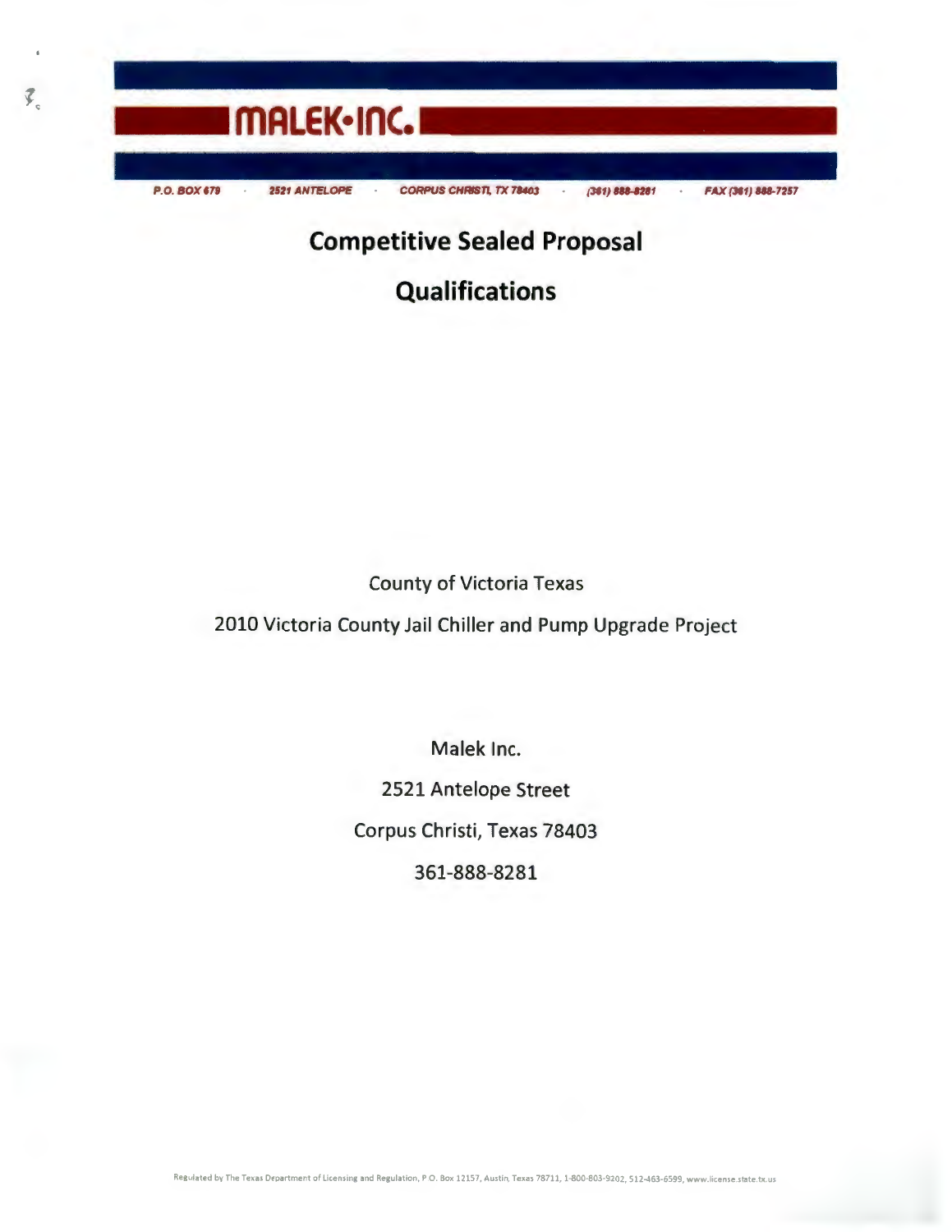

# **Corporation Summary**

MALEK INC offers heating, ventilating and air conditioning with full-service capability to commercial, Industrial, and residential clients, along with commercial plumbing and electrical work for remodel and new construction.

*Production* experienced and skilled staff are there to perform any task with ease, speed, and accuracy that our customers expect. Our staff of trained service technicians is the largest in South Texas. We have an experienced and flexible staff of construction personnel. These craftsmen have leadership, directions, and coordination from the latest IT support for designers, estimators, project managers, dispatchers, and parts experts.

*Support Office* is fully equipped with computers and communication equipment, along with the experienced personnel, for a smooth and efficient operation.

*Construction Department* consists of over 100 trucks, winch truck, dump truck, truck tractor, floats, lowboy, utility bodies, gooseneck trailers, and other trailers, 65-ton motor crane, and 8-ton truck crane. Other equipment consists of 15 welding machines. Lifting equipment consists of dozens of hoists, 22 scissor lifts, 8 forklifts, 16 hijacks, 25 pipe machines with dies, 2 pipe roustabouts and other miscellaneous equipment and tools.

*Sheetmetal Shop's* major equipment includes a computer driven automated coil line and Vulcan plasma cutter, 6 leaf breaks, 2 power breaks, plate shear, 2 plate rolls, shear, and notch table, pin spotter, spot welders, hand held plasma cutters, glass board machine, angle roll, power nibblers, 3 Pittsburgh 5-lock machines, 2 drive machines, snap lock, various power rollers, metal forming equipment, Lockformer fitting machine, 300,000lbs of metal inventory, and 2 truckloads of insulations.

*Certified Pipefitters/Welders,* we have multiple certified pipefitters/welders that have the ability to perform many tasks such as Mig, Tig, Arch welding, as well as brazing of light type materials. The individuals have the ability to create isometric drawings suitable for shop fabrication or coordination with other trades. The pipe fitter/welders' layout and fabricate piping system utilizing processes as outlined in the "Pipe Fitters Handbook" and other industry standard practices.

*Parts Department* stocks manufacturer's most common parts which includes a complete inventory of refrigeration, cooling, heating, electrical, plumbing and building supplies to offer efficient service at the lowest possible cost. Our buying power will cut your costs tremendously.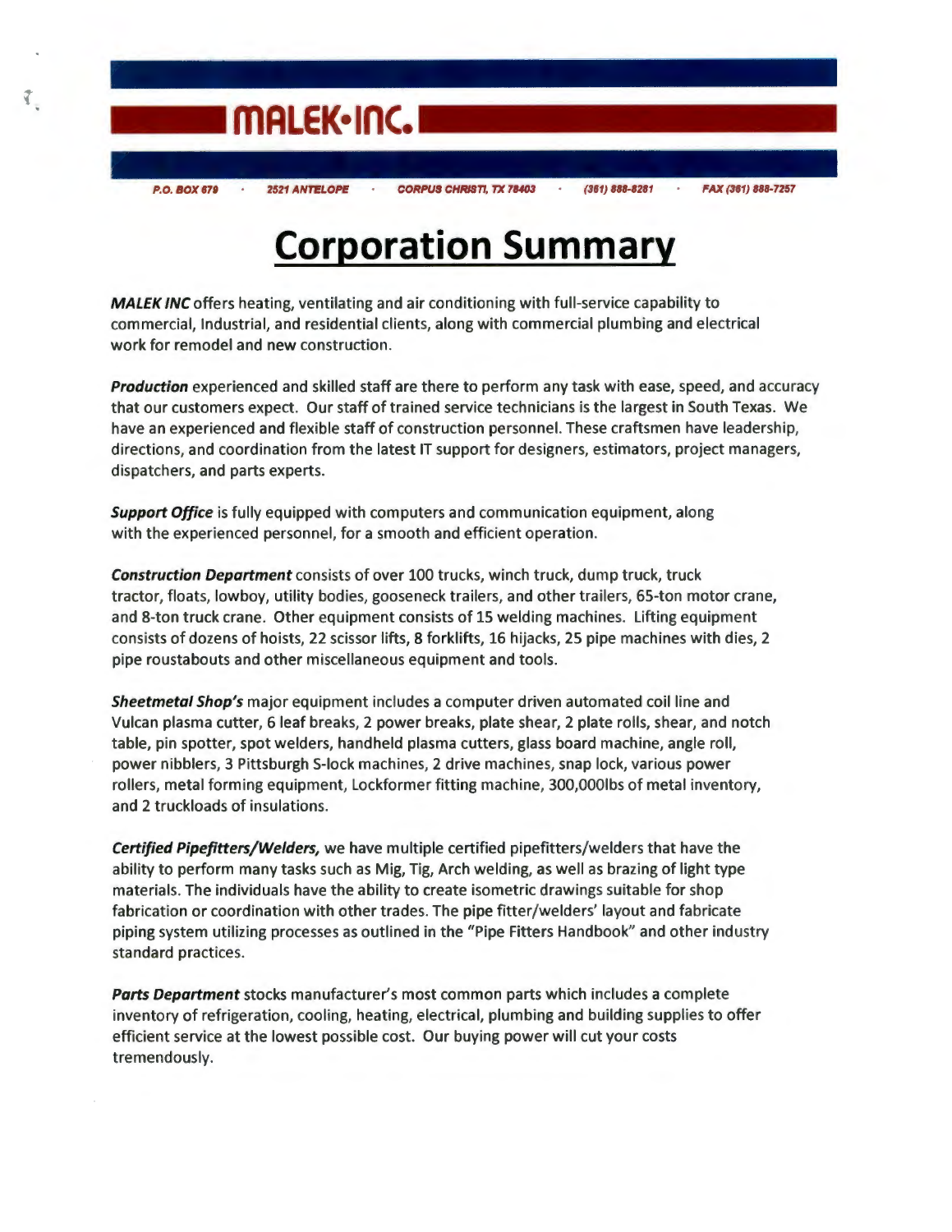

# **Malek Inc. Information**

## **Business Name:**

Malek Inc 2521 Antelope Corpus Christi TX 78408 361-888-8281

## **Employer Identification Number:**

74-1656289 **Duns#:**  049752066

**Type of Business:** 

"S" Corporation/Texas

## **Officers:**

**Frank Malek**  PO Box 260729 Corpus Christi, TX 78426 361-888-8281 Title: President/CEO **Jacob Morales**  PO Box 260729 Corpus Christi, TX 78426 361-888-8281 ex 1135 Title: General Manager

## **Description of Business:**

HVAC - New Construction, Renovation and Service for commercial, industrial, marine, and residential clients. REFRIGERATION - New Construction and Service PLUMBING - Commercial New Construction and Remodel ELECTRICAL-Commercial New Construction and Remodel

### **Start Date of Business: State of Chartered:**

February 16, 1970 Texas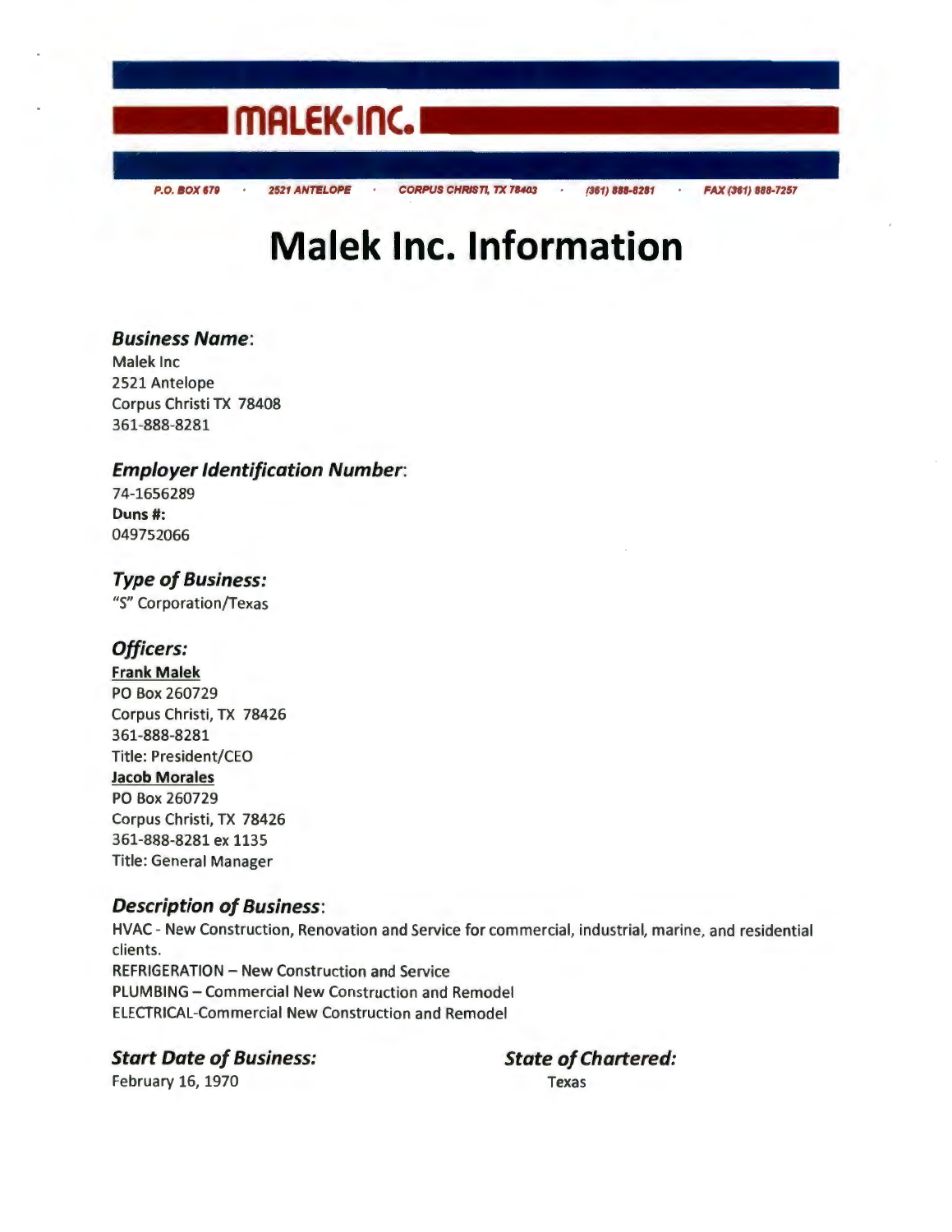## **PARTIAL LIST OF IN PROGRESS PROJECTS**

| <b>CONTRACTOR</b>                 | <b>OWNER</b>                 | <b>ARCHITECT/ENGINEER</b>        | <b>PROJECT</b>                     | <b>AMOUNT</b> |           |
|-----------------------------------|------------------------------|----------------------------------|------------------------------------|---------------|-----------|
| <b>BARCOM COMMERCIAL INC</b>      |                              |                                  |                                    |               |           |
| <b>RON TAYLOR</b>                 | <b>ROMAN CATHOLIC</b>        | <b>GIGNAC AND</b>                | <b>ST GERTRUDE CATHOLIC</b>        | \$            | 392,074   |
| 361-851-1000                      | <b>DIOCESE OF CORPUS</b>     | <b>ASSOCIATES LLP</b>            | <b>CHURCH PARISH HALL &amp;</b>    |               |           |
| ront@barcom.cc                    | <b>CORPUS CHRISTI</b>        |                                  | <b>CHAPEL</b><br><b>ELECTRICAL</b> |               |           |
| BE BEECROFT CONSTRUCTION          |                              |                                  |                                    |               |           |
| <b>MIKE MUNOZ</b>                 | <b>807 N UPPER BROADWAY</b>  | <b>UE-URBAN ENGINEERS</b>        | <b>BROADWAY FRAIZER RENO</b>       | \$            | 744,630   |
| 361-882-6791                      | <b>LLC</b>                   |                                  | <b>PHASE II</b>                    |               |           |
| mam@beecroftconstruction.com      |                              |                                  | <b>HVAC</b>                        |               |           |
|                                   | <b>NAVY ARMY FEDERAL</b>     | <b>DYKEMA ARCHITECTS</b>         | <b>NACCU-ADMIN BLDG 2</b>          | \$            | 1,113,884 |
|                                   | <b>CREDIT UNION</b>          |                                  | <b>HVAC</b>                        |               |           |
| <b>CORPUS CHRISTI INDEPENDENT</b> | <b>CCISD</b>                 | <b>WHEATON ENGINEERING &amp;</b> | <b>NATATORIUM BOILER &amp;</b>     | \$            | 1,158,000 |
| <b>SCHOOL DISTRICT</b>            |                              | <b>ENVIRONMENTAL</b>             | <b>AHU UPGRADES -</b>              |               |           |
| <b>RON WHEATON</b>                |                              | <b>SCIENCE LLC</b>               | <b>HVAC &amp; ELECTRICAL</b>       |               |           |
| 361-299-1801                      |                              |                                  |                                    |               |           |
| rwheaton@wheaton-ees.com          |                              | <b>WHEATON ENGINEERING &amp;</b> | RAY HIGH SCHOOL KITCHEN RENO       | \$            | 125,400   |
|                                   |                              | <b>ENVIRONMENTAL</b>             | <b>HVAC</b>                        |               |           |
|                                   |                              | <b>SCIENCE LLC</b>               |                                    |               |           |
|                                   |                              | <b>WHEATON ENGINEERING &amp;</b> | KAFFIE CHILLER REPLACEENT          | \$            | 539,000   |
|                                   |                              | <b>ENVIRONMENTAL</b>             | <b>HVAC &amp; ELECTRICAL</b>       |               |           |
|                                   |                              | <b>SCIENCE LLC</b>               |                                    |               |           |
| <b>EDU BUILD LLC</b>              | <b>VMB EQUITY PROPERTIES</b> | <b>OPEN STUDIO</b>               | <b>SCHOOL OF SCIENCE &amp;</b>     | \$            | 1,555,279 |
| <b>CHRIS MARTIN</b>               |                              | <b>ARCHITECTURE</b>              | <b>TECHNOLOGY PHASE III</b>        |               |           |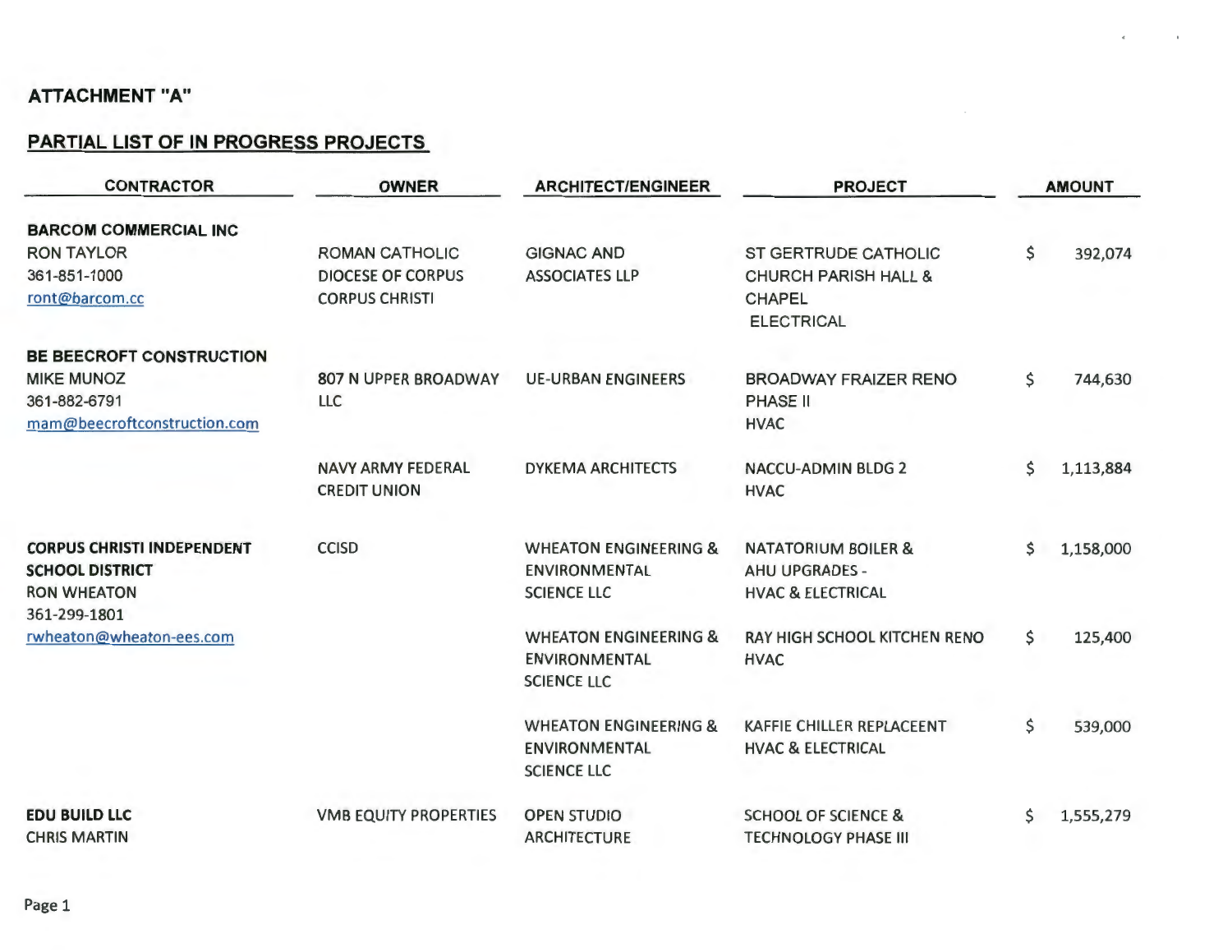## **PARTIAL LIST OF IN PROGRESS PROJECTS**

| <b>CONTRACTOR</b>                                                               | <b>OWNER</b>           | <b>ARCHITECT/ENGINEER</b>                              | <b>PROJECT</b>                                               | <b>AMOUNT</b> |           |
|---------------------------------------------------------------------------------|------------------------|--------------------------------------------------------|--------------------------------------------------------------|---------------|-----------|
| 361-549-7818<br>cmartin@vmbequity.com                                           |                        | <b>SAN ANTONIO TX</b>                                  | <b>HVAC &amp; PLUMBING</b>                                   |               |           |
| <b>FLOUR BLUFF INDEPENDENT</b><br><b>SCHOOL DISTRICT</b><br><b>JARED MERDES</b> | <b>FLOUR BLUFF ISD</b> | STRIDDE, CALLINS &<br><b>ASSOCIATES INC</b>            | 2020 HIGH SCHOOL GAS<br>PIPE REPLACEMENT<br><b>PLUM3ING</b>  | \$.           | 154,000   |
| 361-883-9199<br>jmerdes77@gmail.com                                             |                        | <b>STRIDDE, CALLINS &amp;</b><br><b>ASSOCIATES INC</b> | 2020 HVAC MAINTENANCE<br><b>PROJECTS</b><br><b>HVAC</b>      | \$            | 363,519   |
|                                                                                 |                        | <b>STRIDDE, CALLINS &amp;</b><br><b>ASSOCIATES INC</b> | 2020 HIGH SCHOOL<br><b>BOILER REPLACEMENT</b><br><b>HVAC</b> |               | \$254,320 |

 $\mathcal{L}_{\mathcal{A}}$ 

 $\sim$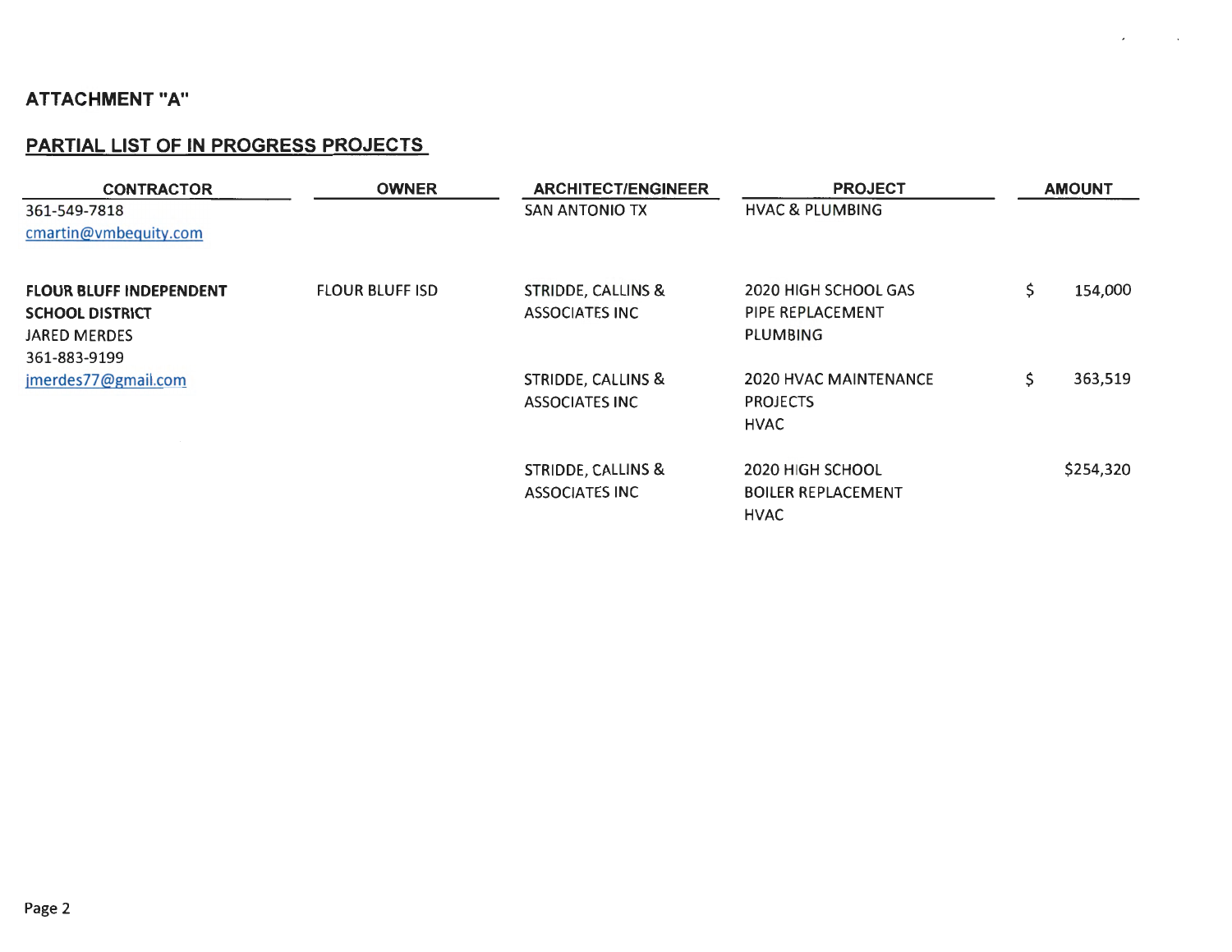## **PARTIAL LIST OF IN PROGRESS PROJECTS**

| <b>CONTRACTOR</b>                                                                                                        | <b>OWNER</b>                                      | <b>ARCHITECT/ENGINEER</b>                                |                                                                                | <b>AMOUNT</b> |           |  |
|--------------------------------------------------------------------------------------------------------------------------|---------------------------------------------------|----------------------------------------------------------|--------------------------------------------------------------------------------|---------------|-----------|--|
| <b>FULTON CONSTRUCTION CORP</b><br><b>COASTCON CORP</b><br><b>CHAD SKROBARCYK</b>                                        | <b>DRISCOLL HOSPITAL</b>                          | PAGE SUTHERLAND PAGE                                     | <b>SURGERY RENOVATION</b><br><b>HVAC</b>                                       |               | \$586,650 |  |
| 361-993-5200<br>cskrobarcyk@fultonconst.com                                                                              | <b>DEL MAR COLLEGE</b>                            | <b>GENSLER &amp; TURNER</b><br><b>RAMIREZ ARCHITECTS</b> | <b>DEL MAR COLLEGE NEW</b><br><b>SOUTH CAMPUS 2</b><br><b>PLUMBING</b>         | \$            | 1,614,000 |  |
| <b>O'DONNELL/SNIDER</b><br><b>RYAN VINEY</b><br>713-782-7660<br>rviney@odonnellsnider.com                                | <b>HCA/THE HEALTHCARE</b><br><b>COMPANY</b>       | <b>CLK ARCHITECTS &amp;</b><br><b>ASSOCIATES</b>         | <b>CCMC-CT EXAM ROOM</b><br><b>IMAGING SUITE</b><br><b>HVAC</b>                | \$            | 114,500   |  |
|                                                                                                                          |                                                   | <b>CLK ARCHITECTS &amp;</b><br><b>ASSOCIATES</b>         | <b>CCMC-SPECIAL IR LAB</b><br><b>HVAC</b>                                      | \$            | 177,000   |  |
|                                                                                                                          |                                                   | <b>CLK ARCHITECTS &amp;</b><br><b>ASSOCIATES</b>         | <b>CCMC-BI PLANE LAB</b><br><b>HVAC</b>                                        | \$            | 119,000   |  |
| <b>SUMMIT BUILDING &amp; DESIGN</b><br><b>DAVID ACEVEDO</b><br>956-727-6601<br>david.acevedo@summitbuildinganddesign.com | <b>MATH INDEPENDENT</b><br><b>SCHOOL DISTRICT</b> | <b>GIGNAC ARCHITECTS</b>                                 | <b>MATHIS HIGH SCHOOL</b><br><b>ADDITIONS &amp; RENOVATIONS</b><br><b>HVAC</b> | \$            | 807,790   |  |
| <b>WEAVER &amp; JACOBS</b><br><b>CHRIS BRZOZOWSKI</b><br>361-277-9300                                                    | <b>GREGORY-PORTLAND</b><br><b>ISD</b>             | <b>RMA ARCHITECTS</b>                                    | <b>NEW MIDDLE SCHOOL</b><br><b>PLUMBING</b>                                    | \$            | 2,012,839 |  |
| chrisb@weaverandjacobs.com                                                                                               | <b>BAY CITY INDEPENDENT</b><br><b>ISD</b>         | <b>CLAYCOMB ASSOCIATES</b><br><b>ARCHITECTS</b>          | LINNIE ROBERTS ELEMENTARY<br><b>PLUMBING</b>                                   | \$            | 1,575,644 |  |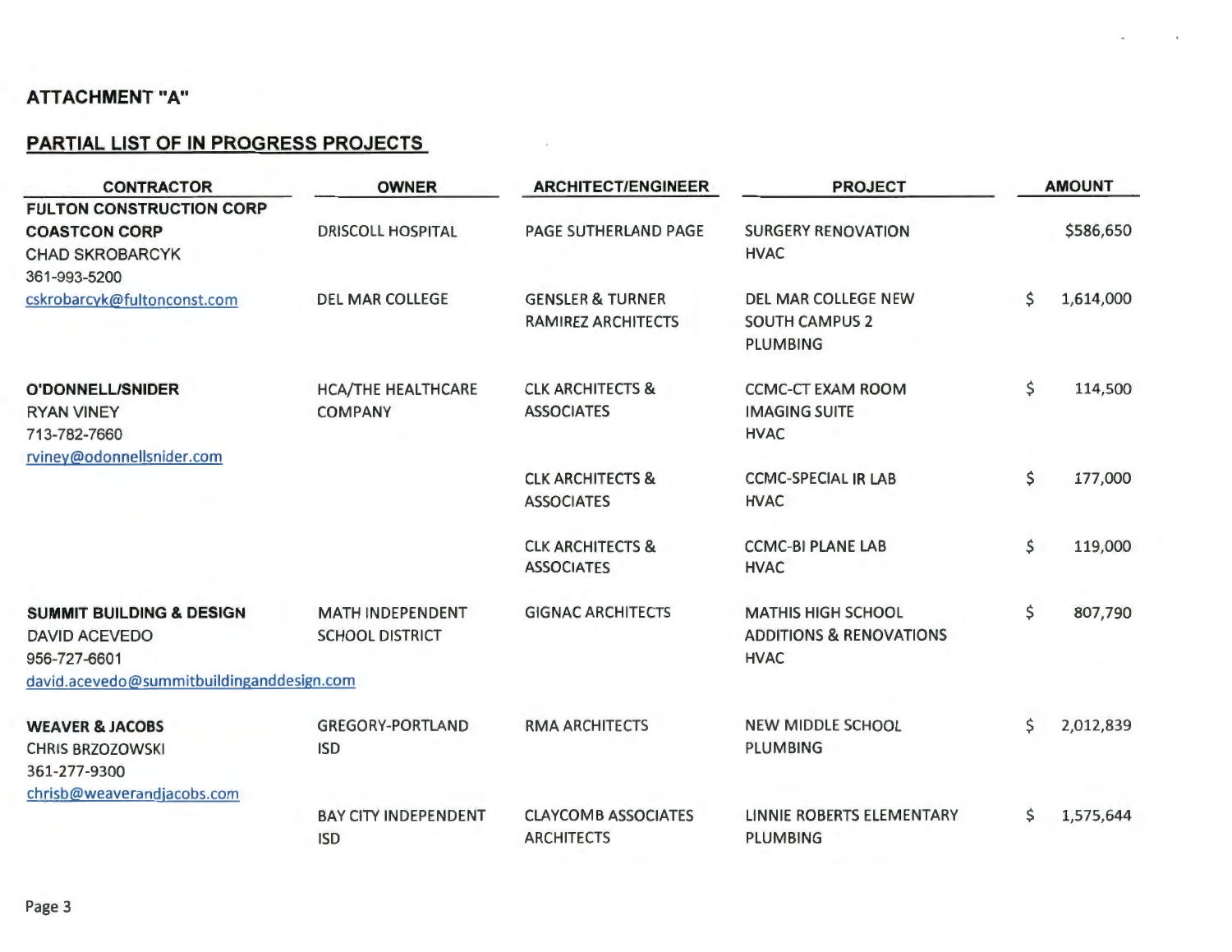# **PARTIAL LIST OF IN PROGRESS PROJECTS**

| <b>CONTRACTOR</b>                                                  | <b>OWNER</b>                                                            | <b>ARCHITECT/ENGINEER</b>                              | <b>PROJECT</b>                                                                                  | <b>AMOUNT</b>   |
|--------------------------------------------------------------------|-------------------------------------------------------------------------|--------------------------------------------------------|-------------------------------------------------------------------------------------------------|-----------------|
|                                                                    | <b>GREGORY-PORTLAND</b><br><b>INDEPENDENT SCHOOL</b><br><b>DISTRICT</b> | <b>WKMC ARCHITECTS</b>                                 | <b>GREGORY PORTLAND HIGH</b><br>SCHOOL CLASSROOM ADD<br><b>HVAC &amp; PLUMBING</b>              | \$<br>688,946   |
|                                                                    | <b>REFUGIO INDEPENDENT</b><br><b>ISD</b>                                | <b>BWA ARCHITECTS</b>                                  | <b>REFUGIO DISTANCE LEARNING</b><br><b>CENTER &amp; SCIENCE BLDG</b><br><b>PLUMBING</b>         | \$<br>307,852   |
|                                                                    | <b>GREGORY-PORTLAND</b><br><b>INDEPENDENT SCHOOL</b><br><b>DISTRICT</b> | <b>STRIDDE, CALLINS &amp;</b><br><b>ASSOCIATES INC</b> | <b>GPISD HS CENTRAL PLANT</b><br><b>REMODEL &amp; SITE PIPING</b><br>HVAC, ELECTRICAL, PLUMBING | \$<br>3,243,918 |
|                                                                    | <b>KITCHEN PRIDE</b>                                                    | <b>VERDE ENGINEERING</b>                               | <b>KITCHEN PRIDE</b><br><b>MUSHROOM FARM</b><br><b>HVAC</b>                                     | \$2,851,605     |
|                                                                    | <b>VICTORIA COLLEGE</b>                                                 | <b>STRIDDE, CALLINS &amp;</b><br><b>ASSOCIATES INC</b> | <b>WOOD BUILDING RENOVATIONS</b><br><b>ELECTRICAL</b>                                           | \$360,700       |
|                                                                    |                                                                         |                                                        | PORTLAND ANIMAL CLINIC<br><b>PLUMBING</b>                                                       | \$165,899       |
| <b>POLASEK CONSTRUCTION</b><br><b>TOM COBLENTZ</b><br>979-543-9708 | <b>CALALLEN ISD</b>                                                     | <b>STRIDDE, CALLINS &amp;</b><br><b>ASSOCIATES INC</b> | <b>NEW CALALLEN INTERMIATE</b><br><b>HVAC</b>                                                   | \$1,945,934     |
| tom@polasekconstruction.com                                        |                                                                         | <b>STRIDDE, CALLINS &amp;</b><br><b>ASSOCIATES INC</b> | <b>CALALLEN SCIENCE ADDITION</b><br><b>HVAC</b>                                                 | \$786,300       |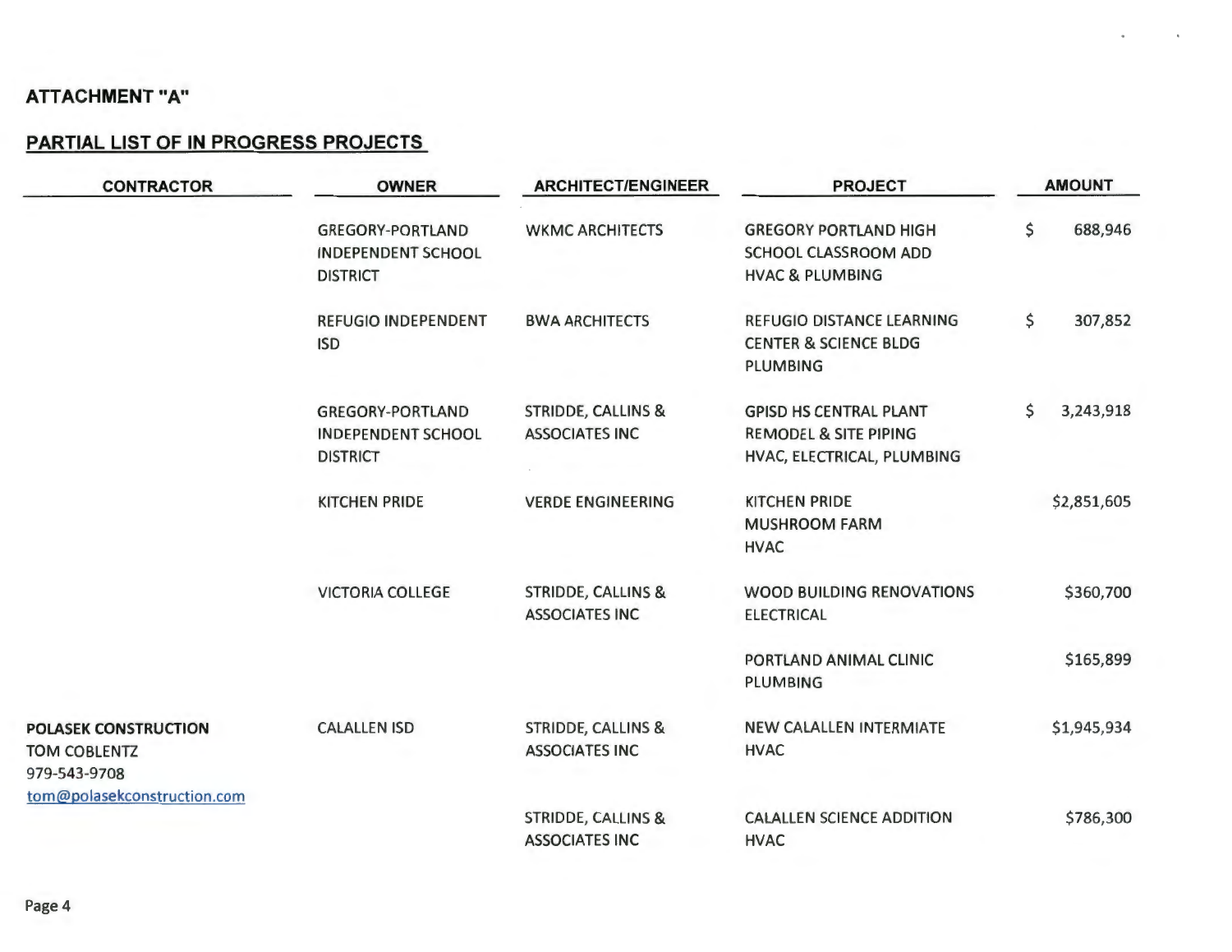# PARTIAL LIST OF IN PROGRESS PROJECTS

| <b>CONTRACTOR</b>                    | OWNER         | <b>ARCHITECT/ENGINEER</b>     | <b>PROJECT</b>         | <b>AMOUNT</b> |
|--------------------------------------|---------------|-------------------------------|------------------------|---------------|
|                                      |               |                               |                        |               |
| <b>SOUTH TEXAS BUILDING PARTNERS</b> | ERMA CENTER   | <b>STRIDDE, CALLINS &amp;</b> | <b>NEW ERMA CENTER</b> | \$370,067     |
| <b>ROBERT MORRIS</b>                 | RIVERA, TEXAS | <b>ASSOCIATES INC</b>         | <b>HVAC</b>            |               |
| 361-779-1292                         |               |                               |                        |               |

 $\sim$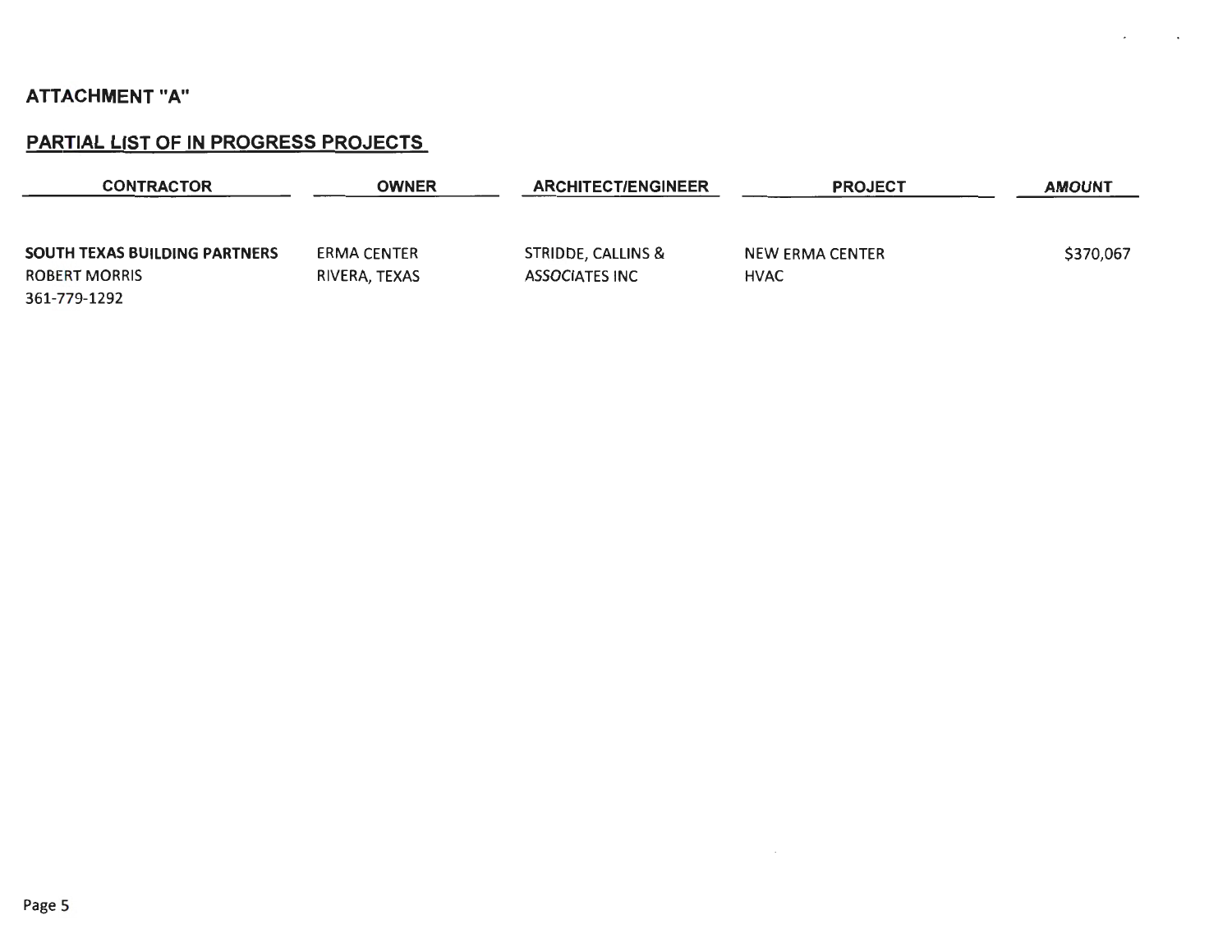#### **PARTIAL LIST OF COMPLETED PROJECTS PAST 5 YEARS**

| <b>CONTRACTOR</b>                                                                   | <b>OWNER</b>                                                      | <b>ARCHITECT/ENGINEER</b>                  | <b>PROJECT</b>                                                                  | <b>AMOUNT</b>   | <b>COMPLETED</b>     |
|-------------------------------------------------------------------------------------|-------------------------------------------------------------------|--------------------------------------------|---------------------------------------------------------------------------------|-----------------|----------------------|
| <b>BARCOM COMMERCIAL INC</b><br><b>RON TAYLOR</b><br>361-851-1000<br>ront@barcom.cc | <b>TEXAS DOT</b>                                                  |                                            | <b>TXDOT/FLATIRON</b><br><b>HVAC REPLACEMENT</b>                                | \$<br>58,938    | <b>JULY 2016</b>     |
|                                                                                     | <b>FLOUR BLUFF ISD</b>                                            | SOLKA, NAVA, TORNO                         | FBISD 2013 FACILITY<br>IMPROVEMENTS-HVAC                                        | \$<br>193,737   | FEBRUARY 2016        |
|                                                                                     | <b>AEP-ALICE</b>                                                  | <b>MS CONSULTANTS INC</b>                  | <b>HVAC NEW CONSTRUCTION</b>                                                    | \$<br>721,760   | <b>JANUARY 2019</b>  |
|                                                                                     | <b>AEP-ALICE</b>                                                  | <b>MS CONSULTANTS INC</b>                  | <b>ELECTRICAL-NEW</b><br><b>CONSTRUCTION</b>                                    | \$<br>1,522,269 | FEBRUARY 2020        |
|                                                                                     | <b>TEXAS EYE CLINIC</b>                                           |                                            |                                                                                 |                 |                      |
| <b>BECK-FORD CONSTRUCTION</b>                                                       |                                                                   |                                            |                                                                                 |                 |                      |
| <b>PAUL FONTENOT</b><br>713-896-7774                                                | <b>COASTAL ER V LLC</b><br>dba PHYSICIANS<br><b>PREMIER ER</b>    | <b>M ARCHITECTS</b>                        | <b>PHYSICIANS PREMIER</b><br><b>ER-PORTLAND</b><br><b>NEW CONSTRUCTION-HVAC</b> | \$<br>234,820   | DECEMBER 2015        |
|                                                                                     | <b>COASTAL ER V LLC</b><br>dba PHYSICIANS<br><b>PREMIER ER</b>    | <b>M ARCHITECTS</b>                        | PHYSICIANS PREMIER<br><b>ER-LEOPARD</b><br><b>NEW CONSTRUCTION-HVAC</b>         | \$<br>306,606   | SEPTEMBER 2016       |
| <b>BEECROFT CONSTRUCTION</b>                                                        |                                                                   |                                            |                                                                                 |                 |                      |
| <b>MIKE MUNOZ</b><br>361-882-6791<br>mam@beecroftconstruction.com                   | <b>CHRISTUS SPOHN HEALTH PERKINS &amp; WILL</b><br><b>SYSTEMS</b> |                                            | <b>NEW HECTOR P GARCIA</b><br>CLINIC-HVAC, PLUMBING,<br><b>CONTROLS</b>         | \$<br>2,561,837 | JANUARY 2017         |
|                                                                                     | <b>REFUGIO COUNTY</b><br><b>MEMORIAL HOSPITAL</b>                 |                                            | <b>EXPANSION-PLUMBING</b>                                                       | \$<br>350,366   | FEBRUARY 2018        |
|                                                                                     | <b>CITY OF PORTLAND</b>                                           | <b>RICHTER ARCHITECTS</b>                  | PORTLAND COMMUNITY<br><b>CENTER ADDITIONS &amp; RENO</b><br>PLUMBING & HAVAC    | \$<br>3,098,358 | <b>ARPIL 2020</b>    |
| <b>CGI CONSTRUCTION</b>                                                             |                                                                   |                                            |                                                                                 |                 |                      |
| <b>SHAWNA ESKINS</b><br>817-586-2173<br>seskins@tcglp.com<br>Page 1                 | <b>TCG CORPUS CHRISTI</b><br><b>CAMPUS</b>                        | <b>GAYLEN HOWARD</b><br>LAING ARCHTECT INC | <b>CORPUS CHRISTI SENIOR</b><br><b>LIVING COMMUNITY</b><br><b>ELECTRICAL</b>    | \$<br>2,395,223 | <b>NOVEMBER 2018</b> |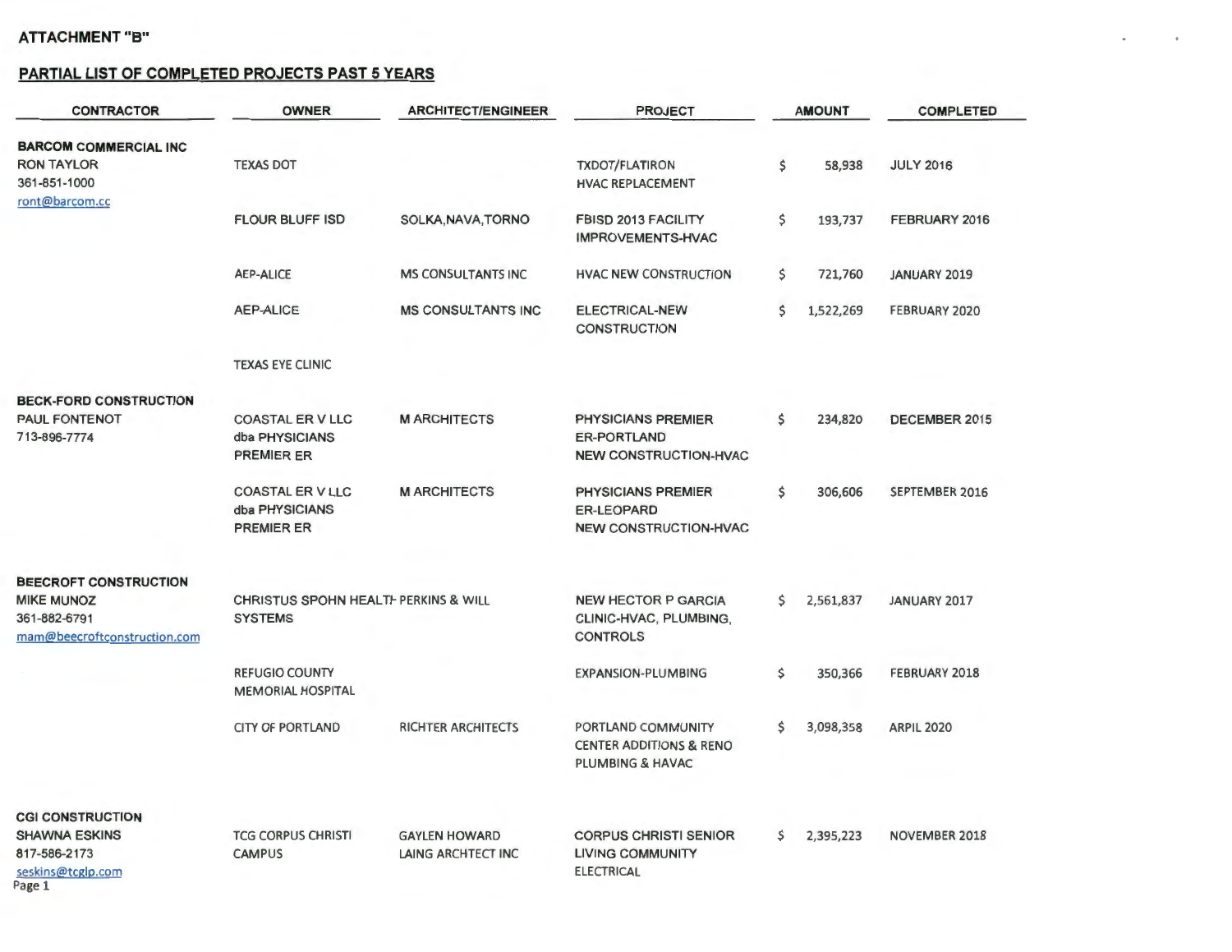#### **PARTIAL LIST OF COMPLETED PROJECTS PAST 5 YEARS**

| <b>CONTRACTOR</b>                                                                              | <b>OWNER</b>                 | <b>ARCHITECT/ENGINEER</b>                             | <b>PROJECT</b>                                                                              |     | <b>AMOUNT</b> | <b>COMPLETED</b>     |
|------------------------------------------------------------------------------------------------|------------------------------|-------------------------------------------------------|---------------------------------------------------------------------------------------------|-----|---------------|----------------------|
| <b>CORPUS CHRISTI ISD</b>                                                                      | <b>CCISD</b>                 |                                                       |                                                                                             |     |               |                      |
| <b>RON WHEATON</b>                                                                             |                              | <b>AMTECH BUILDING</b>                                | CCISD 2015 HVAC                                                                             | \$  | 687,451       | DECEMBER 2015        |
| 361-299-1801                                                                                   |                              | <b>SCIENCES INC</b>                                   | <b>41 UNITS REPLACEMENT</b>                                                                 |     |               |                      |
| rwheaton@wheaton-ees.com                                                                       |                              |                                                       |                                                                                             |     |               |                      |
|                                                                                                |                              |                                                       | <b>KING HS CHILL WATER</b><br><b>LINE REPAIRS</b>                                           | \$  | 547,000       | OCTOBER 2015         |
|                                                                                                |                              | <b>WHEATON ENGINEERING</b><br>& ENVIRONMENTAL SCIENCE | <b>BROWNE &amp; WEBB CHILLER</b><br><b>REPLACEMENT</b>                                      | \$  | 458,305       | SEPTEMBER 2016       |
| <b>FLOUR BLUFF ISD</b>                                                                         |                              |                                                       |                                                                                             |     |               |                      |
| <b>JARED MERDES</b><br>361-563.-6708<br>Jimerdes77@gmail.com                                   | <b>FBISD</b>                 | <b>DIVERSE DESIGN SOLUTIONS</b>                       | <b>JR HIGH CHILLED WATER</b><br>PIPING REROUTE                                              | \$  | 399,100       | <b>JULY 2015</b>     |
|                                                                                                | <b>FBISD</b>                 | <b>DIVERSE DESIGN SOLUTIONS</b>                       | <b>CENTRAL PLANT PHASE II</b><br><b>CHILLER &amp; PIPING REPLACE</b>                        | \$  | 521,803       | DECEMBER 2015        |
| <b>FULTON CONSTRUCTION CORP</b>                                                                |                              |                                                       |                                                                                             |     |               |                      |
| <b>COASTCON CORP</b><br><b>DEWEY JONES III</b><br>361-993-5200                                 | <b>CORPUS CHRISTI ISD</b>    | <b>GIGNAC &amp; ASSOCIATES</b>                        | CALK/WILSON SCHOOLS<br><b>NEW CONSTRUCTION</b><br><b>HVAC</b>                               | \$  | 2,050,097     | <b>NOVEMBER 2017</b> |
| djones@fultonconst.com                                                                         | <b>FLINT HILLS RESOURCES</b> | <b>WKMC ARCHITECTS</b>                                | <b>FIELD SERVICE BUILDING</b><br>HVAC, NEW CONSTRUCTION                                     | \$  | 3,019,990     | DECEMBER 2017        |
|                                                                                                | <b>FROST BANK</b>            | <b>MCKINNEY YORK</b><br><b>ARCHITECTS</b>             | <b>NEW BANK BUILDING</b><br><b>HVAC</b>                                                     | \$  | 2,128,003     | SEPTEMBER 2019       |
|                                                                                                | <b>CORPUS CHRISTI ISD</b>    | <b>GIGNAC &amp; ASSOCIATES</b>                        | <b>WINDSOR PARK ELEMENTARY</b><br><b>HVAC-NEW CONSTRUCTION</b>                              | \$  | 1,560,981     | <b>JUNE 2019</b>     |
|                                                                                                | <b>FROST BANK</b>            | McKINNEY/YORK<br><b>ARCHITECTS</b>                    | <b>NEW FROST BANK BUILDING</b><br><b>HVAC</b>                                               | \$  | 2,263,367     | FEBRUARY 2020        |
|                                                                                                |                              |                                                       |                                                                                             |     |               |                      |
| <b>GENTECH CONSTRUCTION</b><br>JE DUNN CONSTRUCTION<br><b>MARK CHRISTOPHER</b><br>512-687-6139 |                              | <b>BURROW GLOBAL</b><br><b>SERVICES LLC</b>           | INGLESIDE ETHYLENE<br><b>PROJECT</b><br>HVAC-PLUMBING-ELECTRICAL<br><b>NEW CONSTRUCTION</b> |     | \$4,879,045   | <b>FEBRUARY 2016</b> |
| <b>PROBRINEYMAN CONSTRUCTION</b>                                                               |                              |                                                       |                                                                                             |     |               |                      |
| <b>GARY WILLARD</b>                                                                            | <b>CORPUS CHRISTI ISD</b>    | <b>GIGNAC &amp; ASSOCIATES</b>                        | <b>HAAS MIDDLE SCHOOL-</b>                                                                  | \$. | 1,026,598     | DECEMBER 2018        |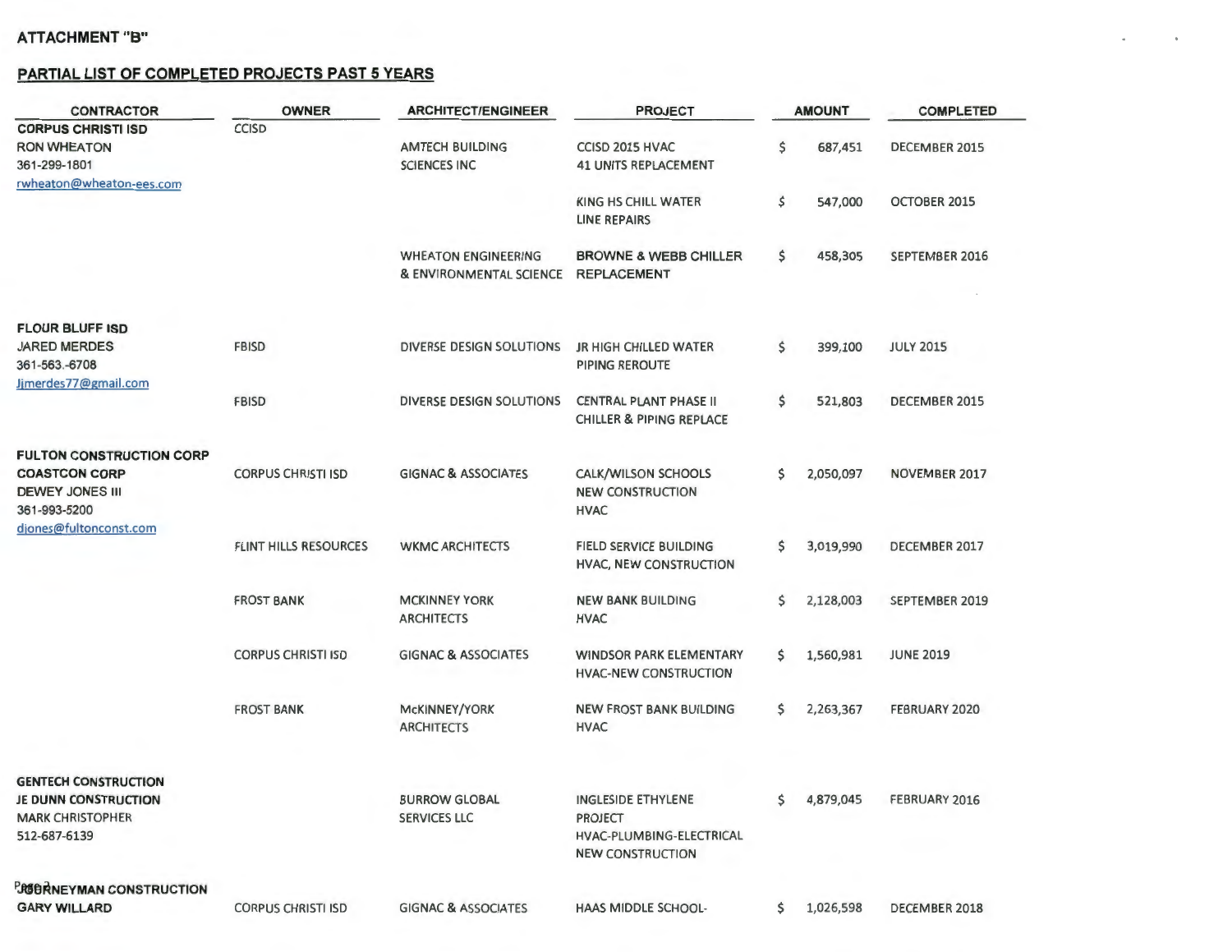#### **PARTIAL LIST OF COMPLETED PROJECTS PAST 5 YEARS**

| <b>CONTRACTOR</b>                                                                                                 | <b>OWNER</b>                                        | <b>ARCHITECT/ENGINEER</b>                                                       | <b>PROJECT</b>                                                                  |    | <b>AMOUNT</b> | <b>COMPLETED</b>   |
|-------------------------------------------------------------------------------------------------------------------|-----------------------------------------------------|---------------------------------------------------------------------------------|---------------------------------------------------------------------------------|----|---------------|--------------------|
| 361-850-3069                                                                                                      |                                                     |                                                                                 | <b>ADDITION HVAC</b>                                                            |    |               |                    |
| <b>KRUEGER CONSTRUCTION</b><br><b>GREYSON GRAVES</b><br>361-573-5291                                              | <b>KENEDY ISD</b>                                   | <b>JSA ARCHETECT</b>                                                            | <b>NEW HIGH SCHOOL</b><br><b>HVAC &amp; CONTROLS</b>                            | \$ | 2,570,225     | JANUARY 2016       |
|                                                                                                                   | <b>PREMOUNT ISD</b>                                 | <b>CALLINS, HAGGARD &amp;</b><br><b>ASSOCIATES</b>                              | <b>BOILER AND PIPING</b><br><b>RENOVATION-PLUMBING</b><br>AND HVAC              | \$ | 265,803       | AUGUST 2019        |
|                                                                                                                   | <b>ARANSAS PASS ISD</b>                             | <b>LWA ARCHITECTS</b>                                                           | ELEMENTARY-NEW<br>CONSTRUCTION-ELECTRICAL<br>& HVAC                             | \$ | 2,259,402     | SEPTEMBER 2019     |
| <b>PROGRESSIVE STRUCTURES</b><br><b>CRAIG BALDREE</b><br>361-852-9651                                             | <b>NUECES COUNTY</b><br><b>MCKINZI JAIL ANNEX</b>   | <b>NRG ENGINEERING</b>                                                          | <b>DORMITORY RENOVATIONS</b><br><b>PLUMING &amp; ELECTRICAL</b>                 | \$ | 598,249       | OCTOBER 2019       |
| <b>STBP-SOUTH TEXAS BUILDING</b><br><b>PARTNERS INC</b><br><b>ERICA ESCATIOLA</b><br>361-299-5462<br>eme@stbp.com | <b>TICONA POLYMERS INC</b>                          | <b>BISHOP FACILITY</b><br><b>ENGINEERING DEPARTMENT</b><br><b>CELANESE-BASF</b> | <b>CELANESE APB OFFICE</b><br><b>FINISH OUT - HVAC &amp;</b><br><b>PLUMBING</b> | \$ | 190,860       | JANUARY 2020       |
| <b>TEAL CONSTRUCTION COMPANY</b><br><b>JUSTIN McCOMB</b>                                                          | <b>LONDON INDEPENDENT</b><br><b>SCHOOL DISTRICT</b> | <b>CLK ARCHITECTS &amp;</b><br><b>ASSOCIATES</b>                                | <b>LONDON ELEMENTARY</b><br><b>SCHOOL PHASE I-HVAC</b>                          | \$ | 806,674       | <b>MARCH 2020</b>  |
| 713-465-8306<br>justinmccomb@tealcon.com                                                                          |                                                     |                                                                                 | <b>LONDON GYM &amp; BAND HALL</b><br><b>HVAC</b>                                | \$ | 604,666       | <b>MARCH 2020</b>  |
| <b>WEAVER &amp; JACOBS</b><br><b>CHRIS BRZOZOWSKI</b><br>361-277-9300<br>chrisb@weaverandjacobs.com               | <b>GREGORY PORTLAND</b><br><b>ISD</b>               | GARZA/BOMBERGER<br>& ASSOCIATES                                                 | ELEMENTARY SCHOOL-NEW<br><b>CONSTRUCTION HVAC &amp;</b><br><b>PLUMBING</b>      | S  | 2,633,983     | <b>AUGUST 2019</b> |
| Page 3                                                                                                            | <b>BAY CITY ELEMENTARY</b>                          | <b>CLAYCOMB ASSOCIATES</b><br><b>ARCHITESTS</b>                                 | PLUMBING-NEW<br><b>CONSTRUCTION</b>                                             | \$ | 1,777,906     | <b>MAY 2020</b>    |
|                                                                                                                   | <b>BAY CITY JUNIOR HIGH</b>                         | <b>CLAYCOMB ASSOCIATES</b>                                                      | PLUMBING-NEW                                                                    | S  | 3,027,069     | <b>APRIL 2020</b>  |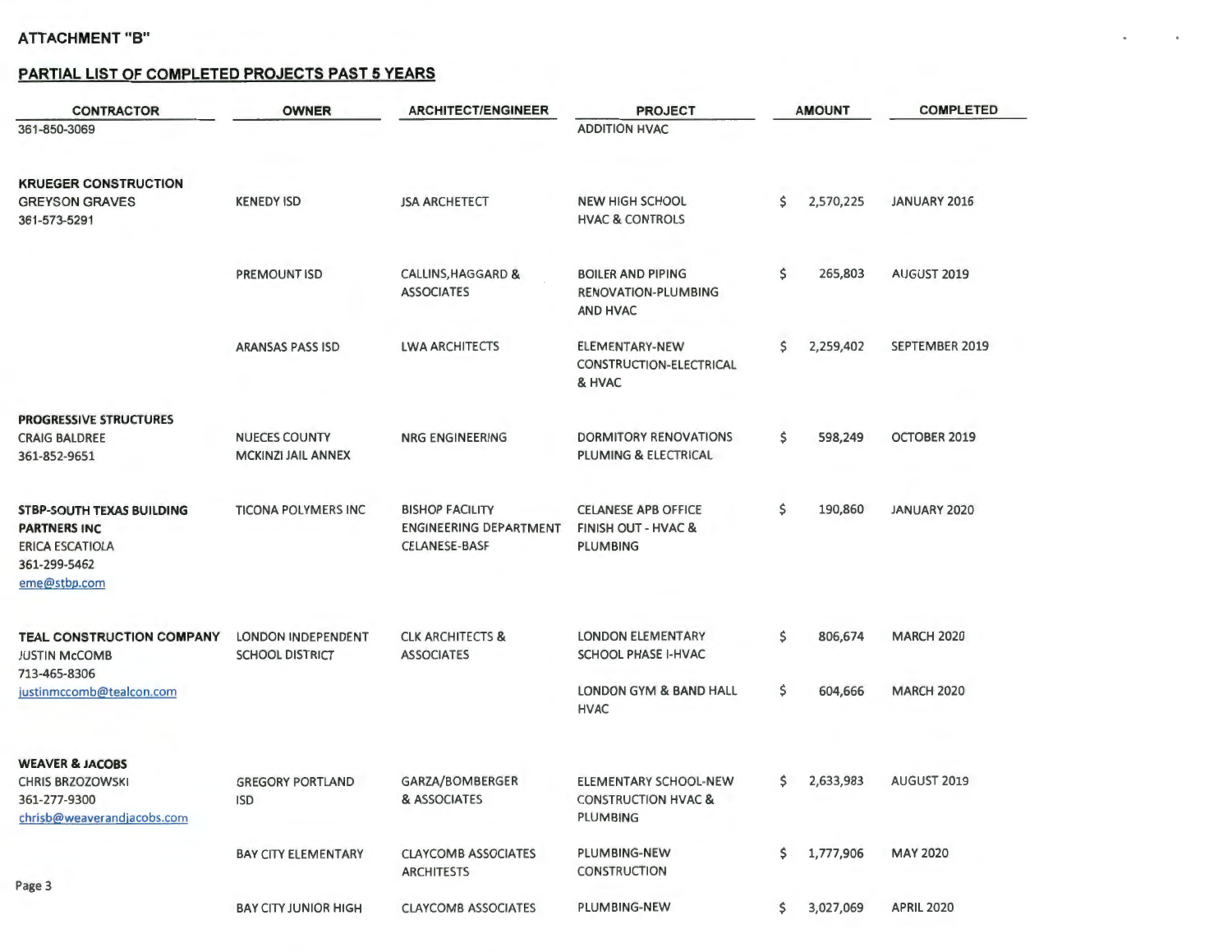#### **PARTIAL LIST OF COMPLETED PROJECTS PAST 5 YEARS**

| <b>CONTRACTOR</b> | OWNER                            | <b>ARCHITECT/ENGINEER</b><br><b>ARCHITESTS</b> | <b>PROJECT</b><br>CONSTRUCTION                                                  | <b>AMOUNT</b> | <b>COMPLETED</b> |
|-------------------|----------------------------------|------------------------------------------------|---------------------------------------------------------------------------------|---------------|------------------|
|                   | REFUGIO NDEPENDENT<br><b>ISD</b> | <b>BWA ARCHITECTS</b>                          | REFUGIO ISD HIGH SCHOOL<br><b>GYM RENOVATIONS</b><br><b>HVAC &amp; PLUMBING</b> | 1,147,020     | MAY 2020         |

**Contractor** 

 $\mathbf{v}$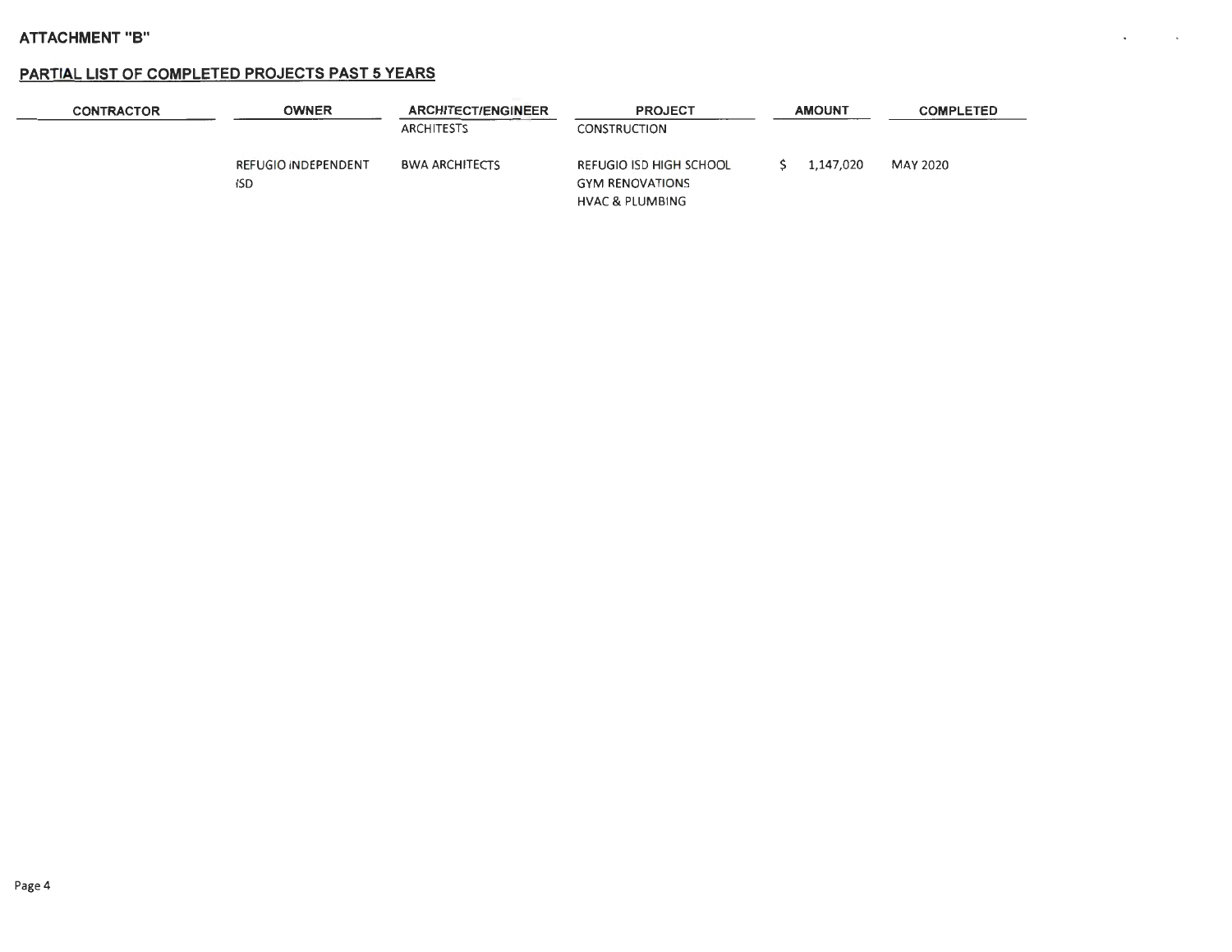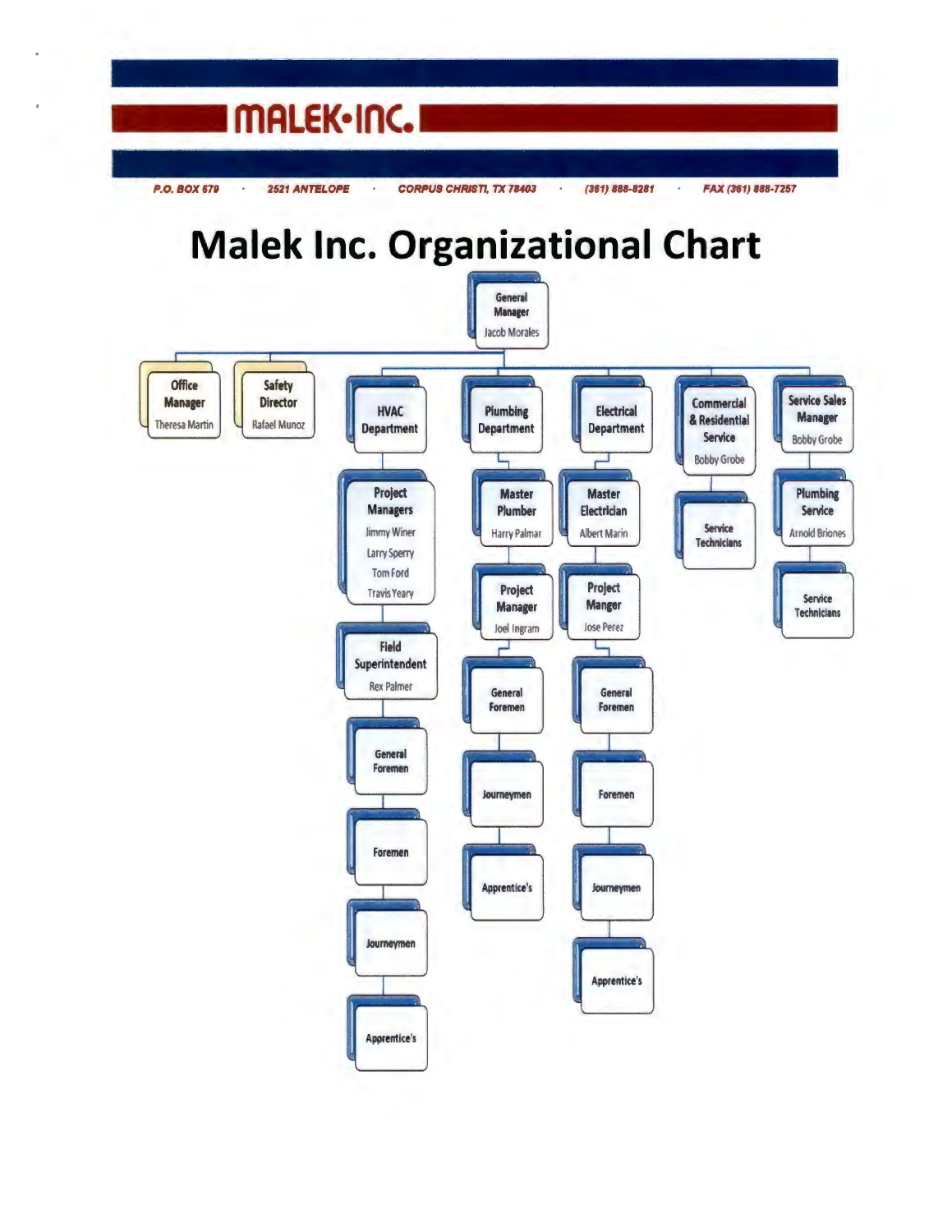

Protecting our most valuable resource,

In Malek Inc's dedication to safety is at the core of our business philosophy, our employees are our most valuable resource-and no phase of business is more important than their personal safety. We believe that all accidents can be prevented, and that safety is an integral part of everyone's job. Each project superintendent performs daily progress and safety walk throughs. Our Project Managers are onsite weekly, and they perform a progress and safety audit as well. This is completed on every single trip to the job sites. Complete pre-installation safety planning is done during the preinstallation meeting for every trade. Our customers, management and employees are responsible for demonstrating safety leadership, providing a safe work environment, and promoting safety as a value.

Core safety values Our core safety beliefs include:

- All accidents are preventable.
- All injuries are preventable.
- Working safely is a condition of employment.
- All operating exposures can be safeguarded.
- Training employees to work safely is essential.
- Injury /Illness prevention has a direct impact on employee moral, productivity, company earnings and customer satisfaction.
- Recognizing safe behaviors fosters better understanding of our policies, philosophy and practices.

To contribute to safety improvement across our industry, we share best practices and lessons learned among Malek Inc. and our customers. In addition, we have a dedicated Safety Director the provides hands-on and written training for each employee.

OSHA Recordable Incident Rates (expressed as number of lost time accidents per 150 employees. Zero means no lost time accidents.)

 $2020 - 0$  $2019 - .66$  $2018 - 1.08$ Experience Modifier Rate for the last three (3) years:  $2020 - .78$  $2019 - .75$  $2018 - .62$